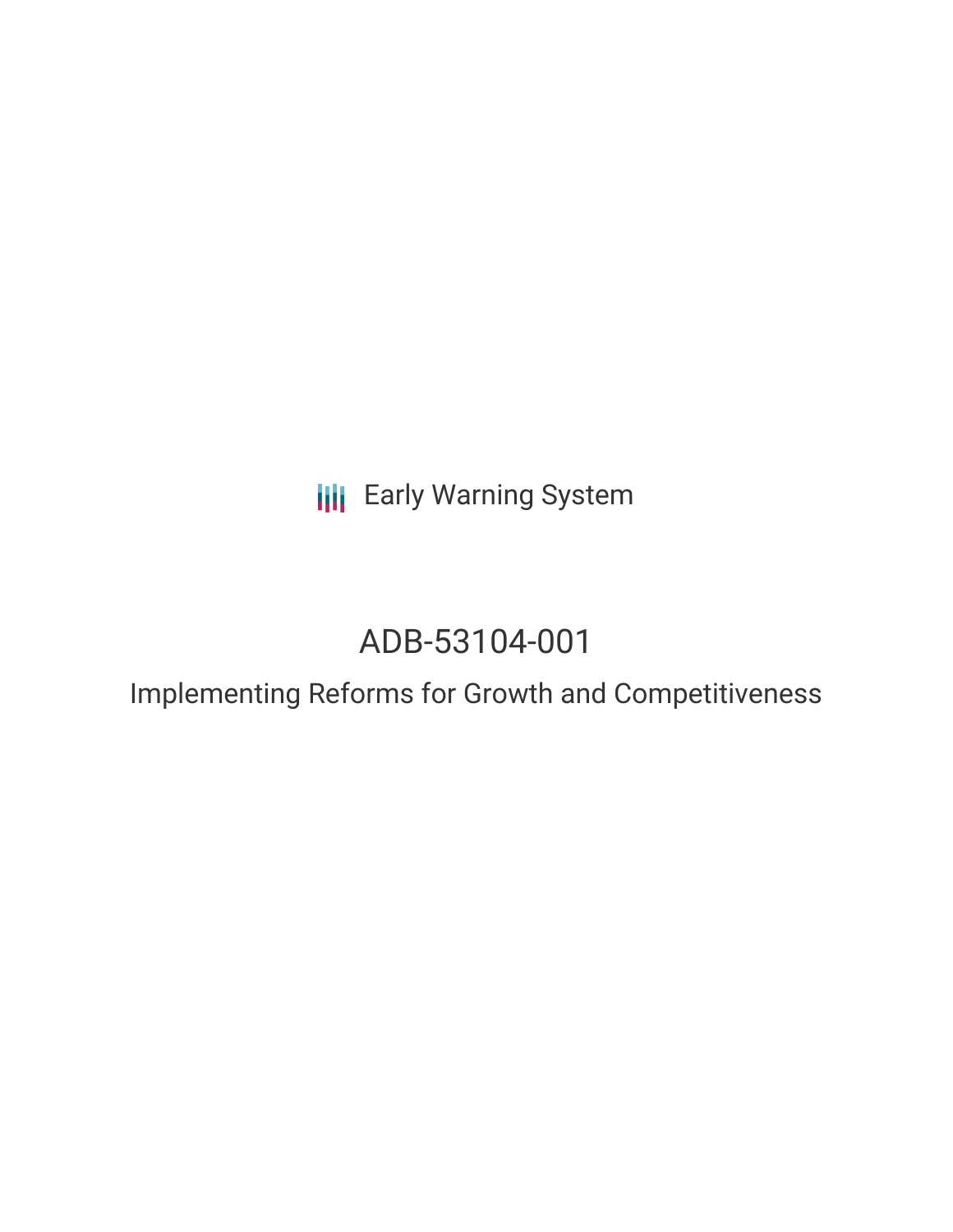

#### **Quick Facts**

| Timor-Leste                      |
|----------------------------------|
| Asian Development Bank (ADB)     |
| Proposed                         |
| U                                |
| <b>Government of Timor-Leste</b> |
| <b>Technical Cooperation</b>     |
| $$1.00$ million                  |
| $$1.50$ million                  |
|                                  |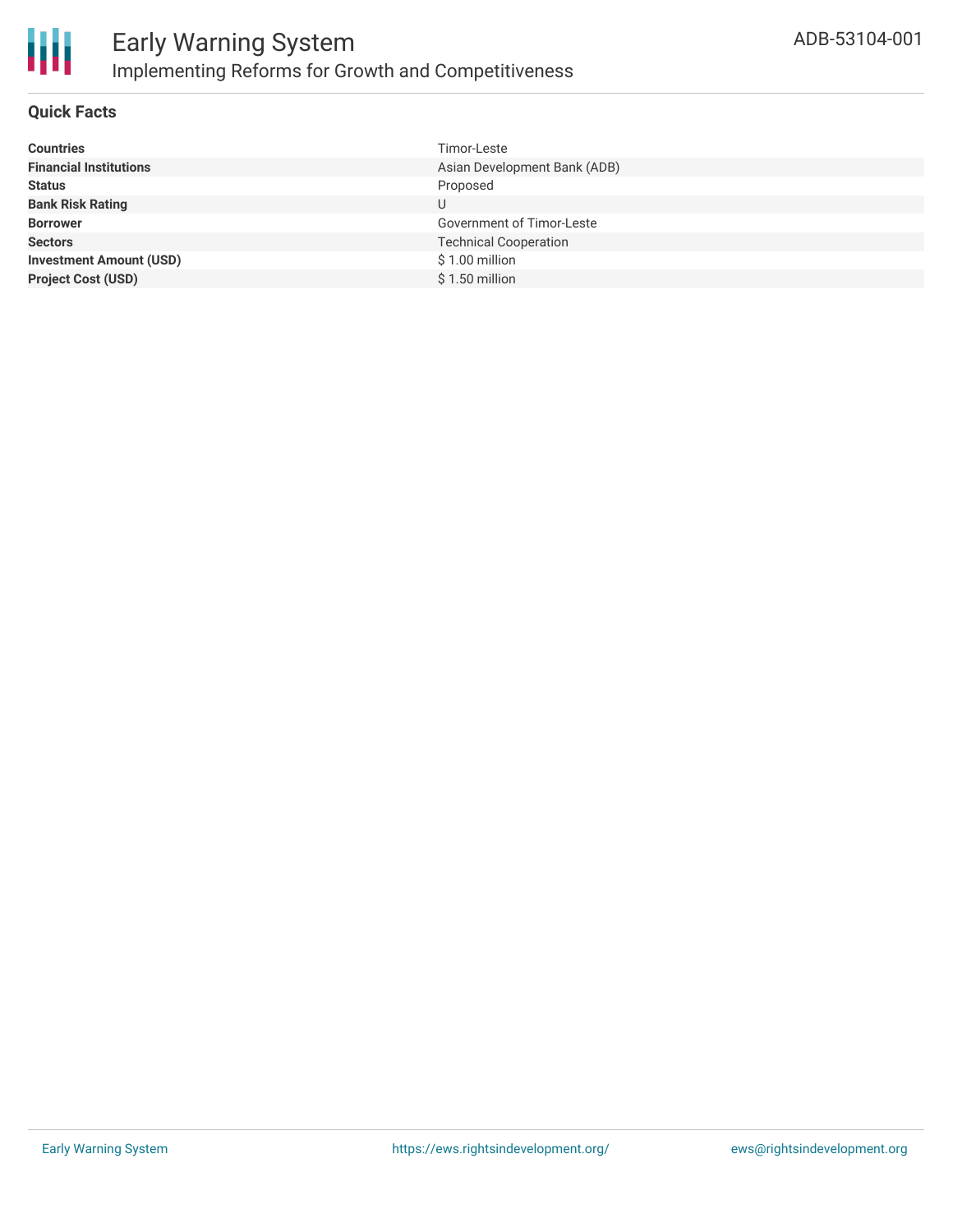

#### **Project Description**

According to the bank document, "TheTA will provide advisory support to guide corporatization of water and electricity services and will help to reduce the transaction costs faced byprivate businesses by advising on implementation of Timor-Leste's Companies Law and streamlining other government business-processes."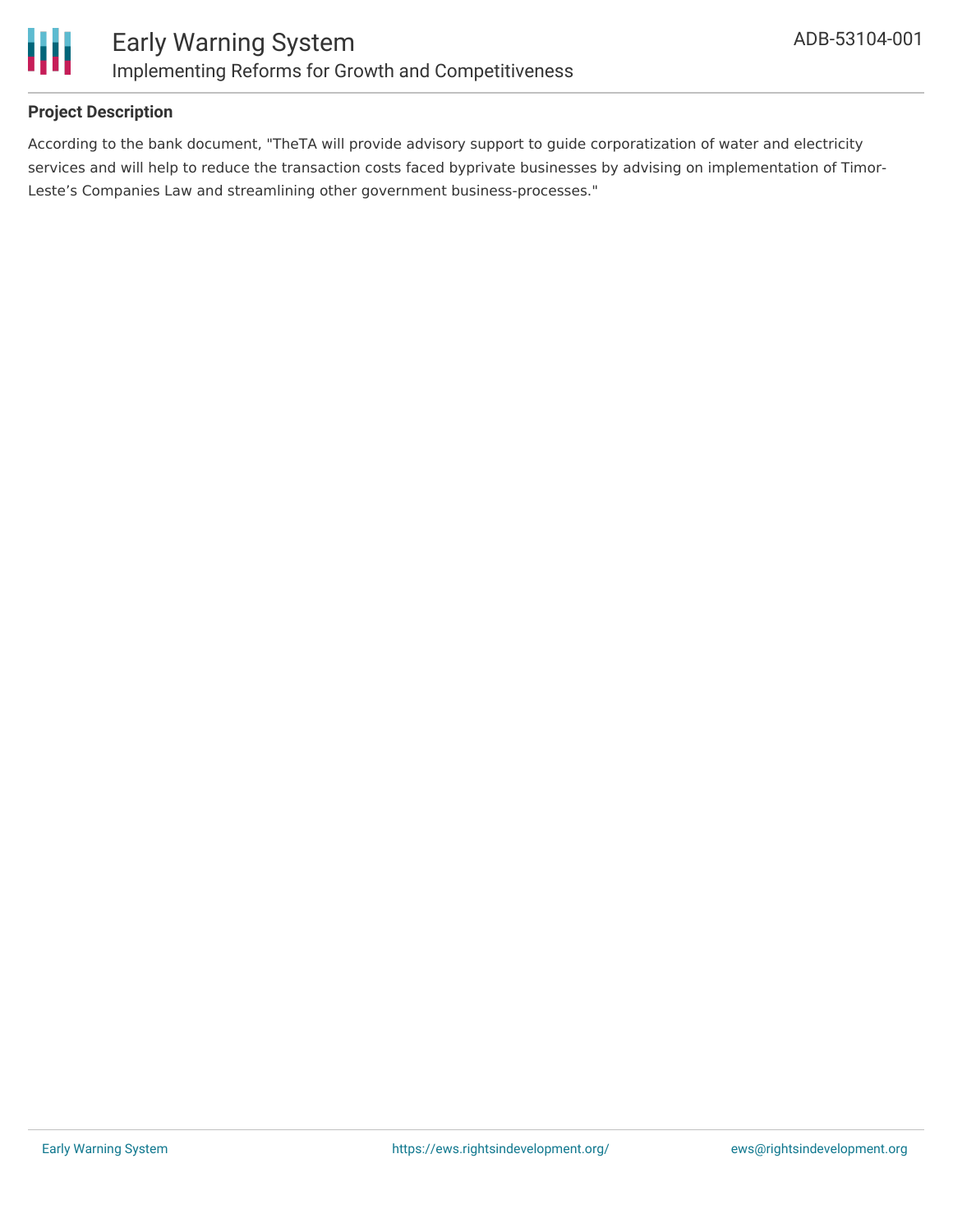

## Early Warning System Implementing Reforms for Growth and Competitiveness

#### **Investment Description**

Asian Development Bank (ADB)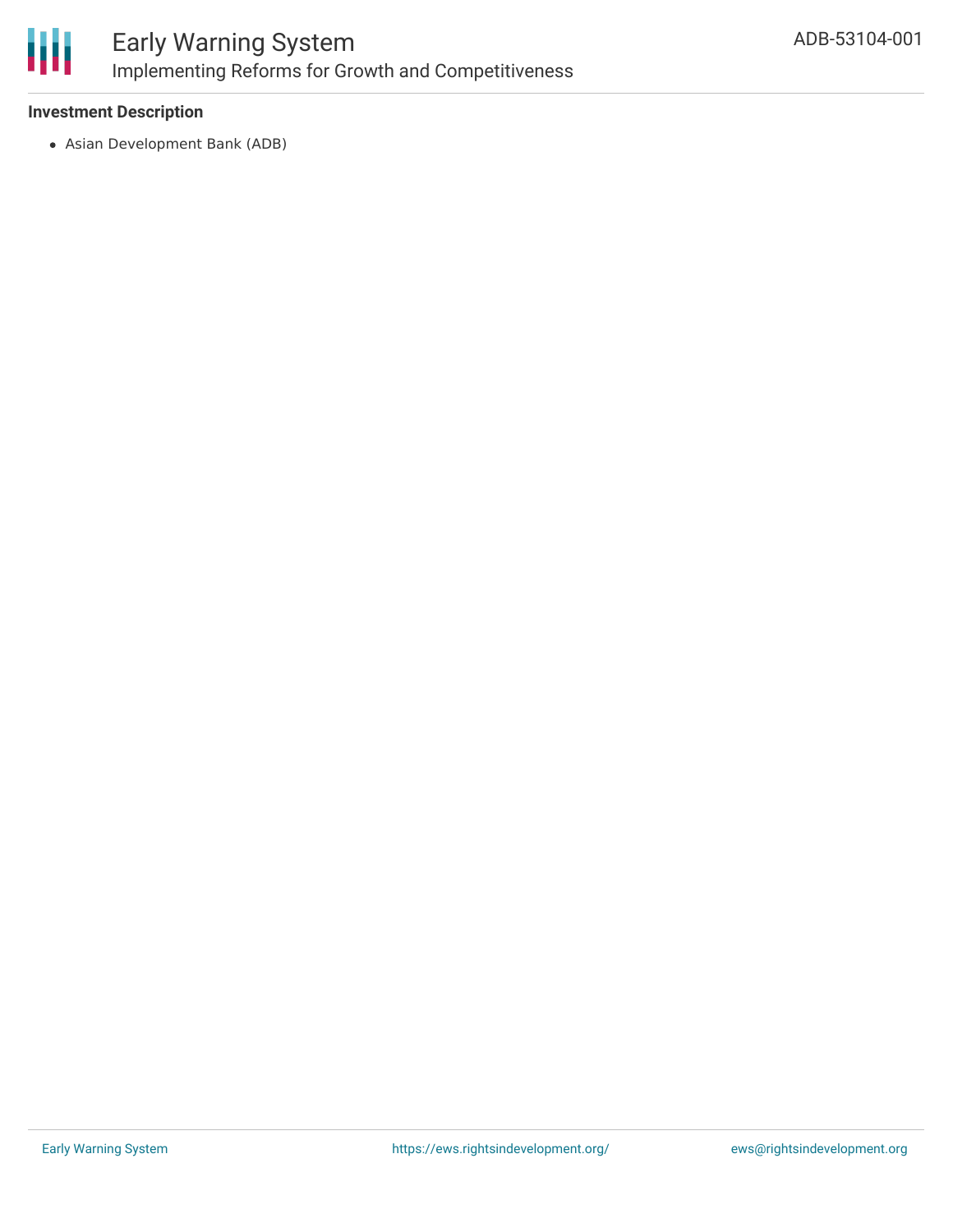#### **Contact Information**

Responsible ADB Officer David Freedman Responsible ADB Department Southeast Asia Department Responsible ADB Division Timor-Leste Resident Mission Executing Agencies Ministry for Legislative Reforms and Parliamentary Affairs Government Palace, Street Jose Maria Marques Dili, Timor-Leste

#### **ACCOUNTABILITY MECHANISM OF ADB**

The Accountability Mechanism is an independent complaint mechanism and fact-finding body for people who believe they are likely to be, or have been, adversely affected by an Asian Development Bank-financed project. If you submit a complaint to the Accountability Mechanism, they may investigate to assess whether the Asian Development Bank is following its own policies and procedures for preventing harm to people or the environment. You can learn more about the Accountability Mechanism and how to file a complaint at: <http://www.adb.org/site/accountability-mechanism/main>